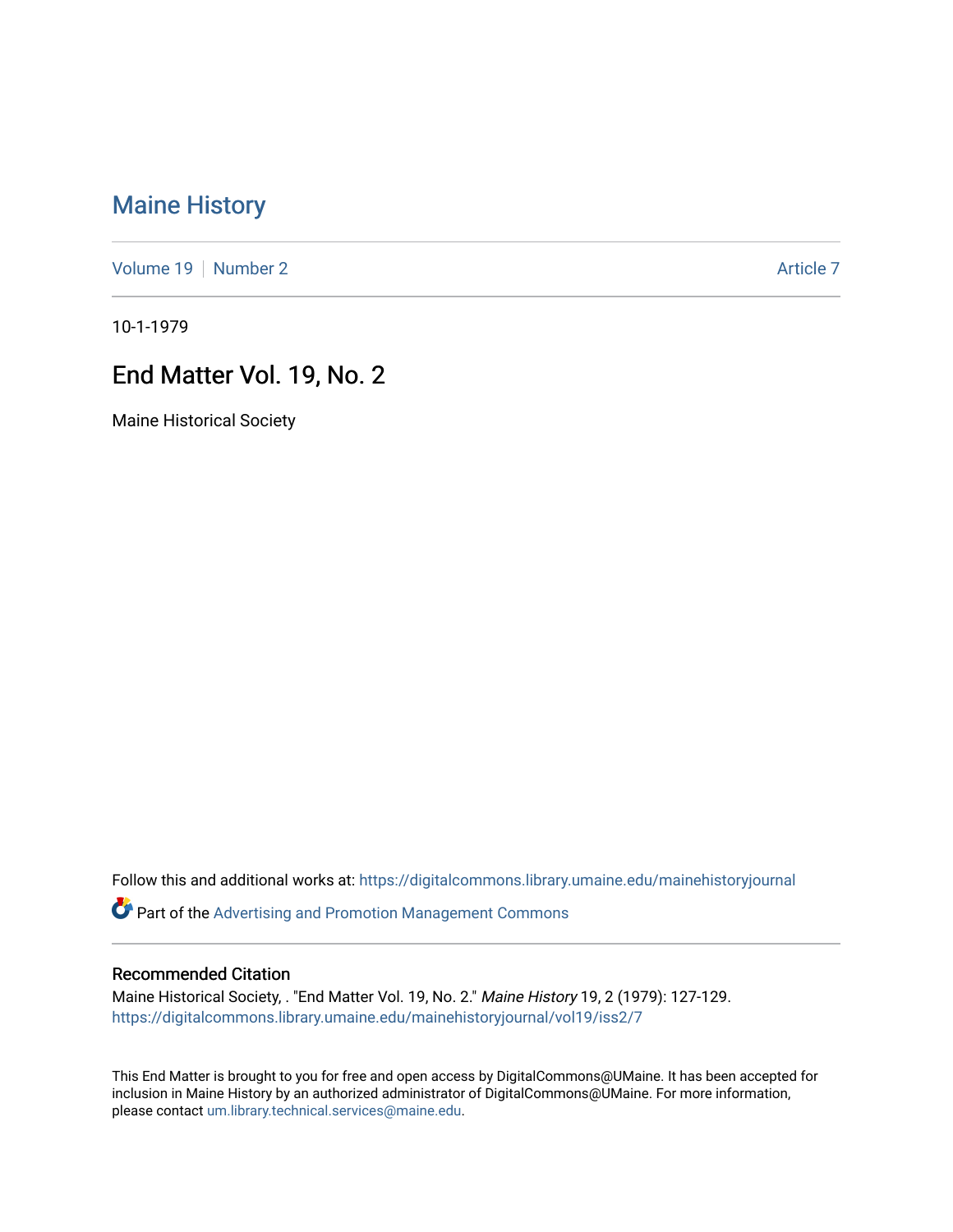### Tuttle's Catalog #382

Lists over 6,000 genealogies, town and county histories, maps, atlases, reference works, books on heraldry, surnames, parish registers and more.

224 pages Price \$3.00

## TUTTLE ANTIQUARIAN BOOKS, INC. Post Office Box 541 Rutland, Vermont 05701

### GARY W. WOOLSON

**Out of Print and Rare Books** *Maps, Prints*, *and Manuscripts on all subjects*

*Lists Issued*

Mail Orders a Speciality Open by appointment only

RED 1, Box 170 Hampden Highlands, Maine 04445 Telephone (after 5 p.m.) 207-234-4931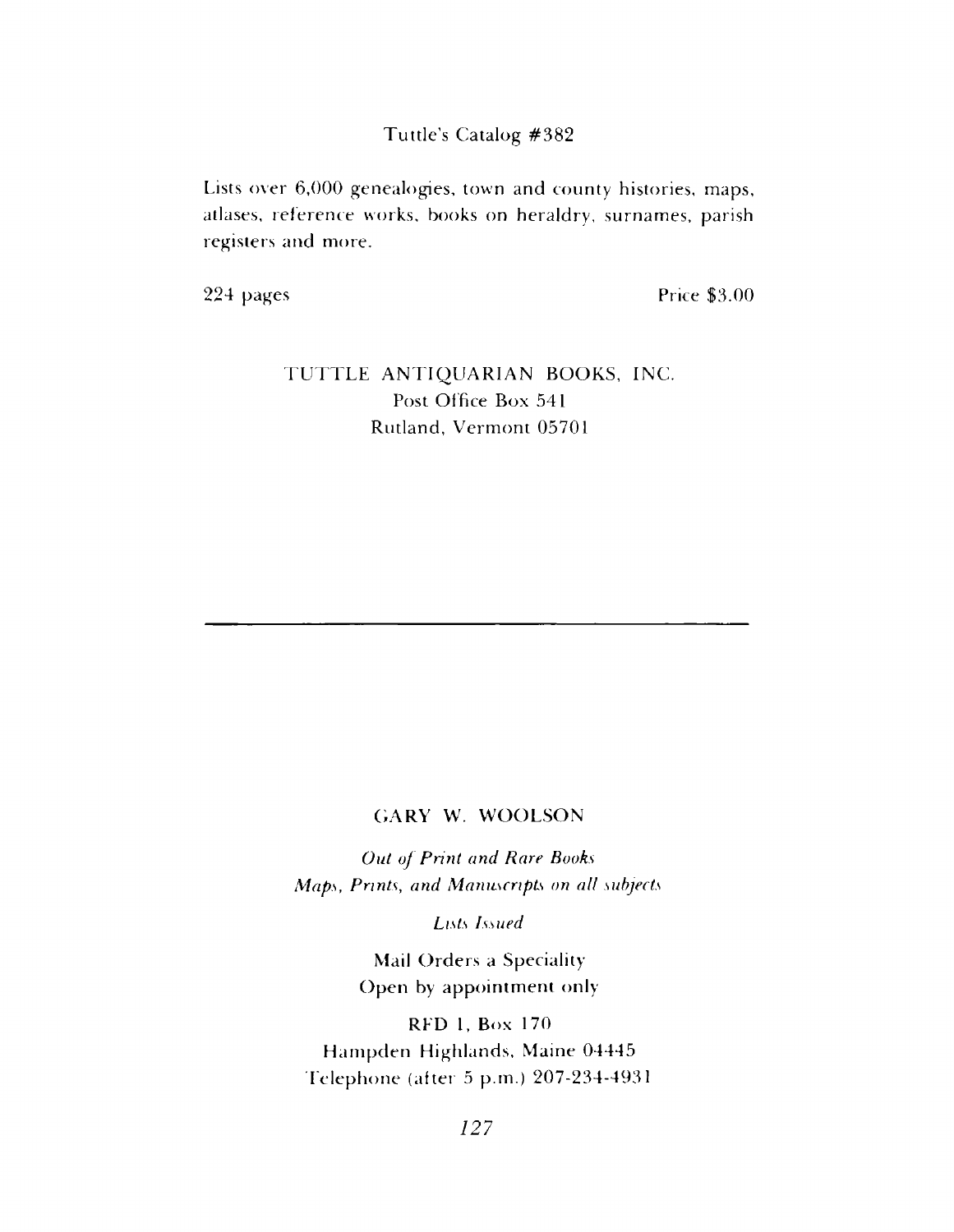### *Subscribe Now!*

## YOUR YANKEE HERITAGE **Box 186 Strong, Maine 04983**

*A monthly New England genealogical publication designed to assist researchers working on common ancestries. Contains queries and answers***,** *lineages***,** *cemetery inscriptions, announcements of genealogical interest***,** *and a directory of genealogists and researchers. Indexed annually. Sample copy available for \$1.00.*

**Subscriptions:** <sup>1</sup>/<sub>2</sub> year (\$7.00); 1 year (\$12.00); 2 years (\$22.00)

### THE LIFE AND TRADITIONS **OF THE RED MAN**

#### by

#### **Joseph Nicolar**

*"The best account we have of the Indian Epic of Glusgehbec (Goolscap of the Micmacs) ... A grandson of Lt. Gov. John Neptune, Joseph Nicolar (As whites wrote of his name) came from a long line of shamans and inherited the old lore*

**Fannie Hardy Ecstorm** 

**Originally published in Bangor, Maine, in 1893, this book is now** available at bookstores everywhere or from the distributors for the Eastern United States:

> **The University Bookstore University of Maine Orono, Maine 04469**

Price: \$6.95 (Please include 75¢ for shipping and handling. Maine *residents add 5% sales tax).*